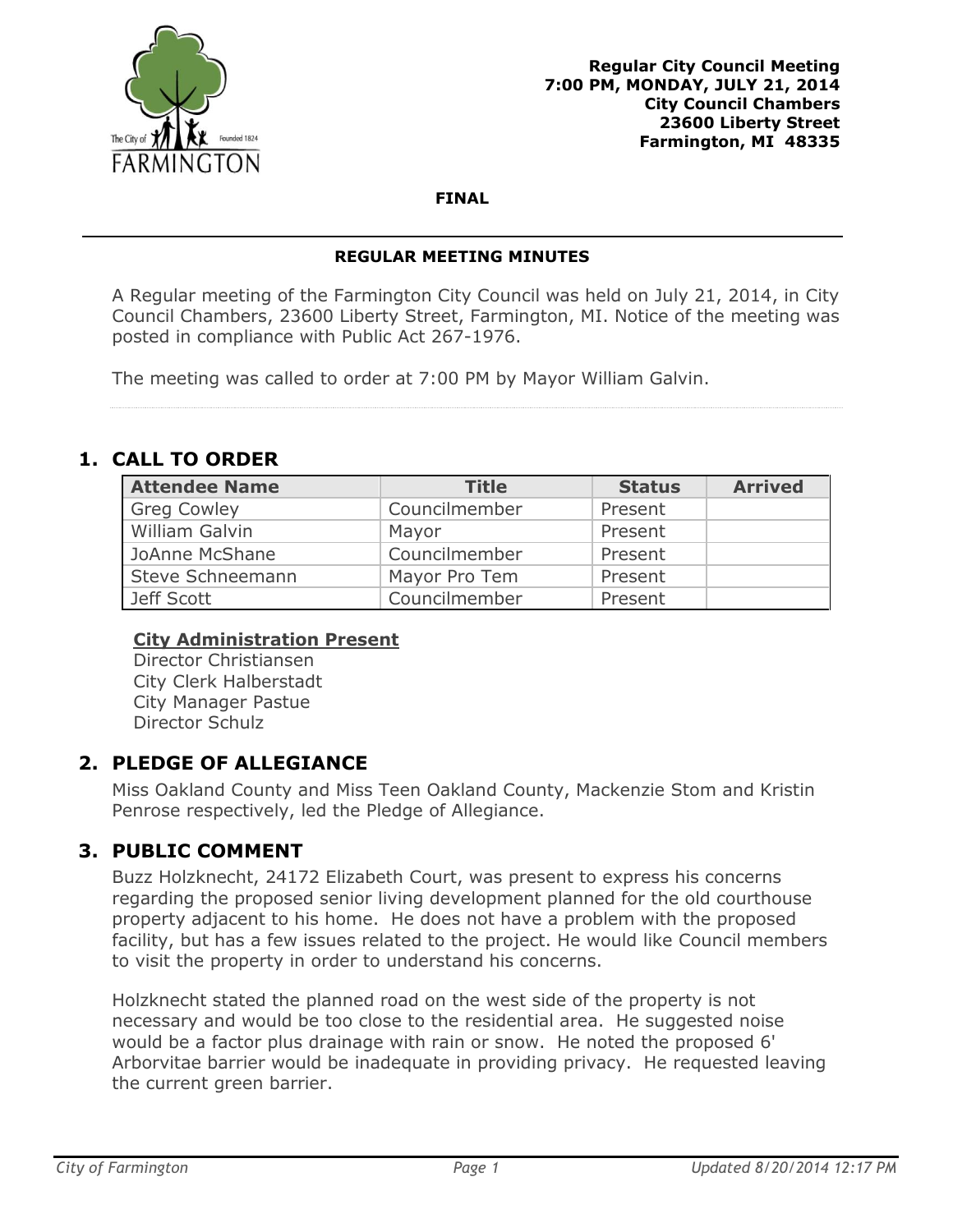Holzknecht suggested the planned development would decrease surrounding property values. He did not believe the sewerage system is adequate to support this additional use. He questioned the lighting and its intrusion on the surrounding neighborhood.

Holzknecht stated the two-story building should be located on the east side to maintain the privacy of the neighbors on the west side. He expressed concern regarding the increased traffic that would result from the development.

In conclusion, Holzknecht expressed concern regarding the possible untidiness of the dumpsters and visitor parking issues.

Pastue advised the architect for the development and Director Christiansen are addressing many of these concerns.

## **4. APPROVAL OF ITEMS ON CONSENT AGENDA**

| <b>RESULT:</b> | <b>APPROVED [UNANIMOUS]</b>                    |
|----------------|------------------------------------------------|
| <b>MOVER:</b>  | Greg Cowley, Councilmember                     |
|                | <b>SECONDER:</b> JoAnne McShane, Councilmember |
| AYES:          | Cowley, Galvin, McShane, Schneemann, Scott     |

- **A. Minutes of the City Council - Special Study Session - Jun 2, 2014 6:00 PM**
- **B. Minutes of the City Council - Special Study Session - Jun 16, 2014 6:00 PM**
- **C. Minutes of the City Council - Regular - Jun 16, 2014 7:00 PM**
- **D. Minutes of the City Council - Special - Jul 9, 2014 6:00 PM**
- **E. Farmington Monthly Payments Report, June 2014**
- **F. Farmington Public Safety Monthly Report, June 2014**
- **G. Consideration to Participate in the Election of the Governing Board of the MML Workers' Compensation Fund**
- **H. Consideration to Approve Eight Mile Boulevard Association Annual Membership**
- **I. Consideration to Accept and File the Financial Reports for the City of Farmington Brownfield Redevelopment Authority for the TCF Project**
- **J. Special Event Request - Susan G. Komen Michigan 3-Day Cancer Walk**
- **K. Special Event Request - LifeTime Fitness, Inc./Commitment Day 5K**
- **5. APPROVAL OF REGULAR AGENDA**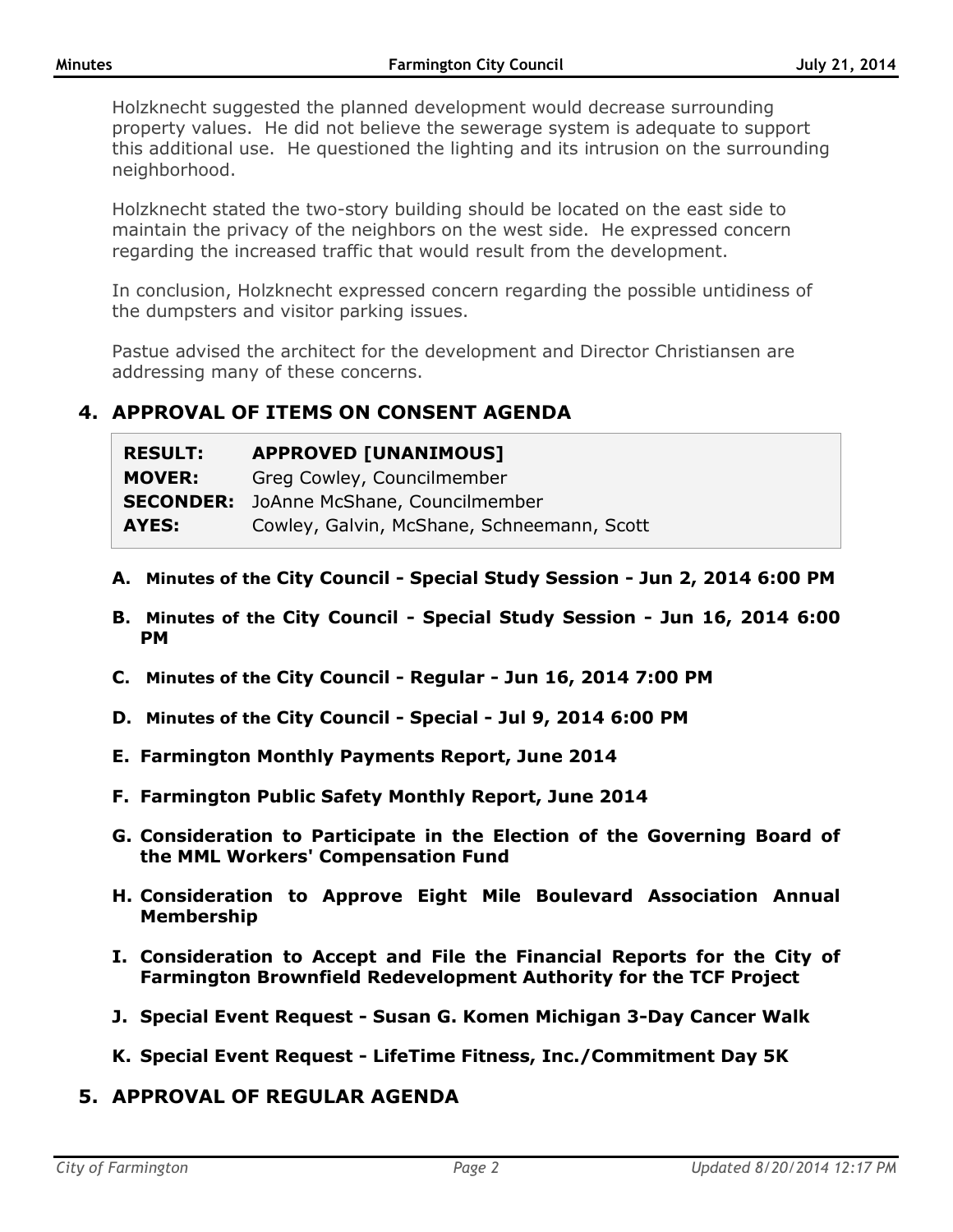| <b>RESULT:</b> | <b>APPROVED [UNANIMOUS]</b>                    |
|----------------|------------------------------------------------|
| <b>MOVER:</b>  | Greg Cowley, Councilmember                     |
|                | <b>SECONDER:</b> JoAnne McShane, Councilmember |
| AYES:          | Cowley, Galvin, McShane, Schneemann, Scott     |

## **6. PRESENTATION/PUBLIC HEARINGS**

#### **A. Miss Oakland County and Miss Oakland County Outstanding Teen Francesca Tuzzolino**

Miss Oakland County, Mackenzie Strom, spoke about her platform, "recycling" and Miss Oakland County Outstanding Teen, Kristin Penrose, discussed her platform "Reach out and Read".

#### **B. Special Event Request Bark in the Park**

Vera Lucksted, 33995 Glenview, spoke about her proposal for a "Bark in the Park" event in Riley Park.

Responding to a question from Cowley, Lucksted stated they have one food vendor so far, Main Squeeze, a regular at the Farmers Market.

Cowley expressed concern regarding the use of food trucks and taking away business from the local restaurants.

Lucksted noted food trucks have not been discussed as part of the event.

Sal Palland, owner of Off The Beaten Path bookstore, was also present to discuss the event. She will be responsible for food and concessions and noted they will team up with Sunflour Bakehaus in providing some of the food for the event. She advised they are making every effort to not take anything away from local restaurants.

Schneemann expressed support for unique activities in the downtown, however, his concern was regarding the new sod that will be put down in Riley Park. He would be more comfortable if the event was limited to the hardscape of the park.

McShane stated it sounds like a wonderful event. She asked about related activities such as competitions, costumes, etc. She would like to see a vendor that provides the boxes with the doggie bags for clean-up. She wished them much success with their event, but asked them to be flexible in terms of location, etc.

Lucksted requested the city block off the parking lot south of the pavilion if they are not allowed to use the greenscape north of the pavilion.

Galvin concurred with Schneemann regarding possible damage to the new sod as a result of the event. He asked about enforcement if dogs got loose and who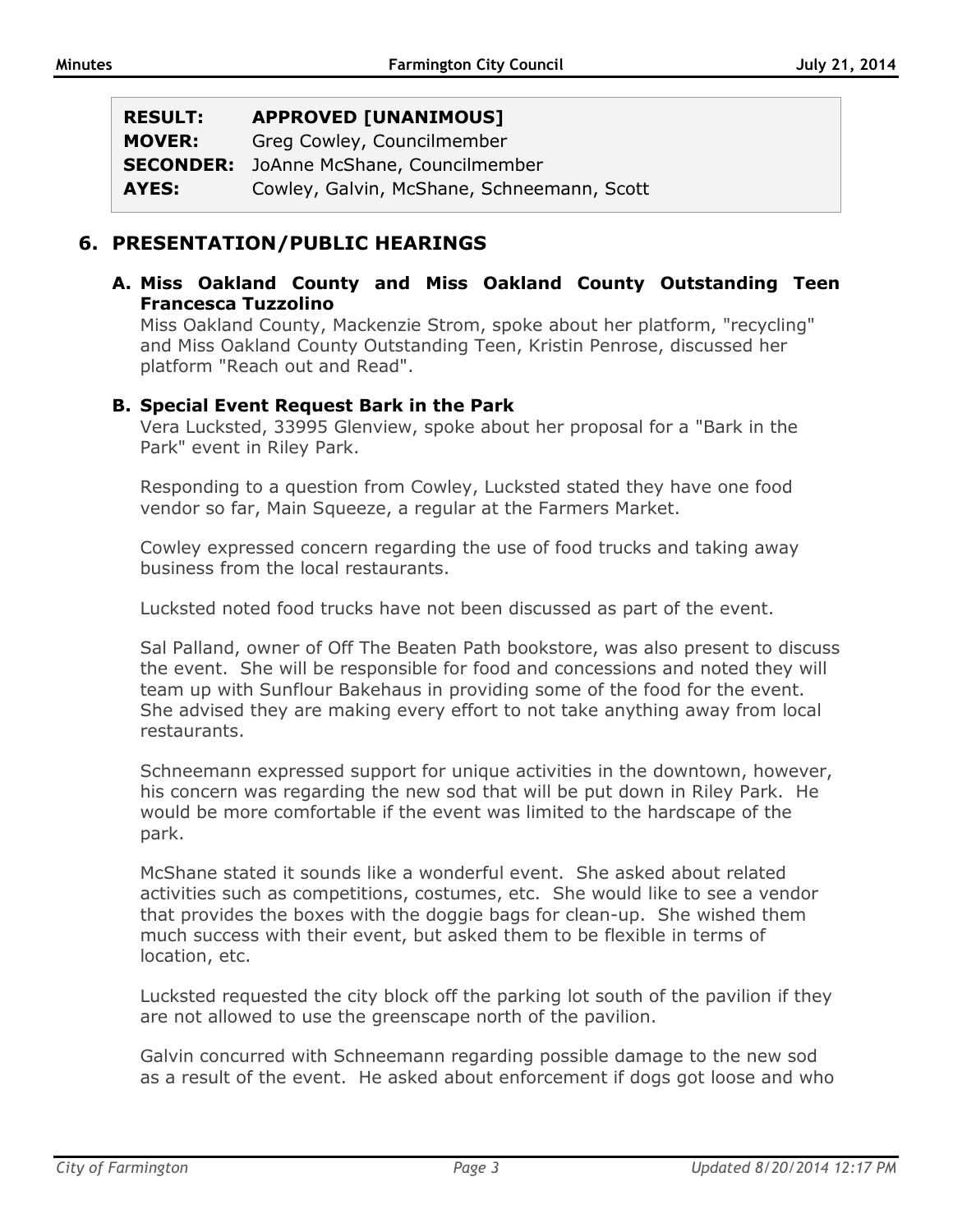would be patrolling the event. He asked if the proponents would be open to holding the event at Shiawassee Park or an area next to Orchard Street.

Lucksted noted there is no access to water or coverage from sun on Orchard Street; and Shiawassee Park has a parking issue.

Pastue advised the city will work with Vera in finding an alternate location.

McShane stated she would love to see the event in the downtown. She noted there have been a number of events in the downtown where dogs were allowed.

Palland advised they may ask a rescue group to monitor the park.

Schneemann would also love to see it in the downtown. He asked if the Downtown Development Authority is in support of the event.

Lucksted responded yes.

Scott also expressed support for the event in the downtown. He would like local merchants to embrace these events.

**Motion to approve an outdoor special event request to hold a "Bark in the Park" event on Sunday, August 17, 2014, 12:00 - 3:00 p.m., at the Riley Park Pavilion, except for the area where sod has been laid.**

| <b>RESULT:</b> | <b>APPROVED [3 TO 2]</b>                     |
|----------------|----------------------------------------------|
| <b>MOVER:</b>  | JoAnne McShane, Councilmember                |
|                | <b>SECONDER:</b> Jeff Scott, Councilmember   |
| AYES:          | JoAnne McShane, Steve Schneemann, Jeff Scott |
| <b>NAYS:</b>   | Greg Cowley, William Galvin                  |

#### **C. Special Event Request for the Haitian Art and Craft Festival**

City Administration advised a special event request was received from Shirley Alce-Konate, President of the Haitian Network Group of Detroit, to hold an Haitian Art and Craft Festival in the downtown.

Alce-Konate was present along Margareth Corkery and Marie Nelson, members of the Haitian Network Group of Detroit.

Alce-Konate spoke about the purpose of her organization. She stated they would like to hold an arts and craft festival in downtown Farmington next year introducing Haitian art to the community. There will be vendors from Haiti including those who will showcase Haitian food.

Nelson noted this will be an opportunity to showcase Farmington as a diverse community. She stated there is a strong Haitian presence in here. She advised the event will be family oriented.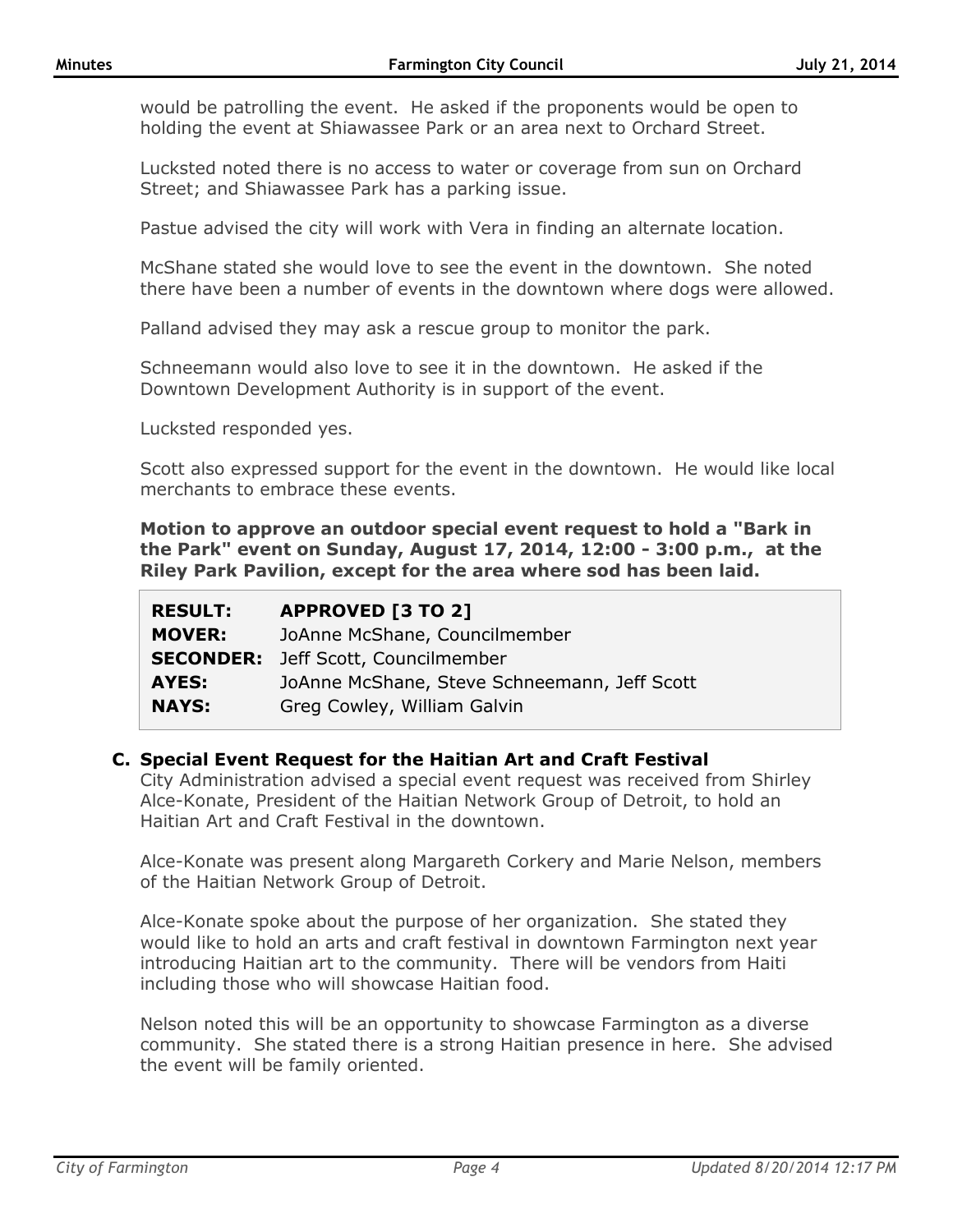Schneeman asked if there have been other 2-day events held in the community not sponsored by the city.

Schulz responded the 2-day cancer walk is held in Shiawassee Park.

Responding to a question from Schneemann, Alce-Konate stated they are requesting approval of this 2015 event early in order to have sufficient time to seek grant funding and allow those travelling from Haiti sufficient time to make necessary travel arrangements.

Responding to an additional question from Schneemann, Nelson stated this will be the first Haitian festival held in Southeast Michigan.

Schneemann stated his support for this type of unique event in the downtown.

Responding to a question from McShane, Alce-Konate confirmed there will be live music.

McShane asked about the ending time for the festival.

Pastue stated the city would like to see these types of events end around 10:00 PM if possible.

Responding to an additional question from McShane, Nelson stated they think they will draw at least 150 or more people each day.

McShane expressed concern regarding the adequacy of the facilities to support such a large event. She also asked about security.

Nelson responded they do not believe security will be needed based on past experience. She noted attendees will not stay the entire day; they will come and go.

Discussion followed regarding the kinds of vendors that will participate in the festival.

Scott asked about serving alcohol at the event.

Alce-Konate stated their first priority is to showcase the art. They may look into serving alcohol.

Scott expressed concern regarding the ending time of the festival.

Responding to a concern expressed by Scott, Pastue stated the proponents will need to return to the City with a plan layout and number of vendors. He advised there are still a number of details that will need to be addressed.

Alce-Konate stated they are flexible regarding the time of the festival and will work with the city.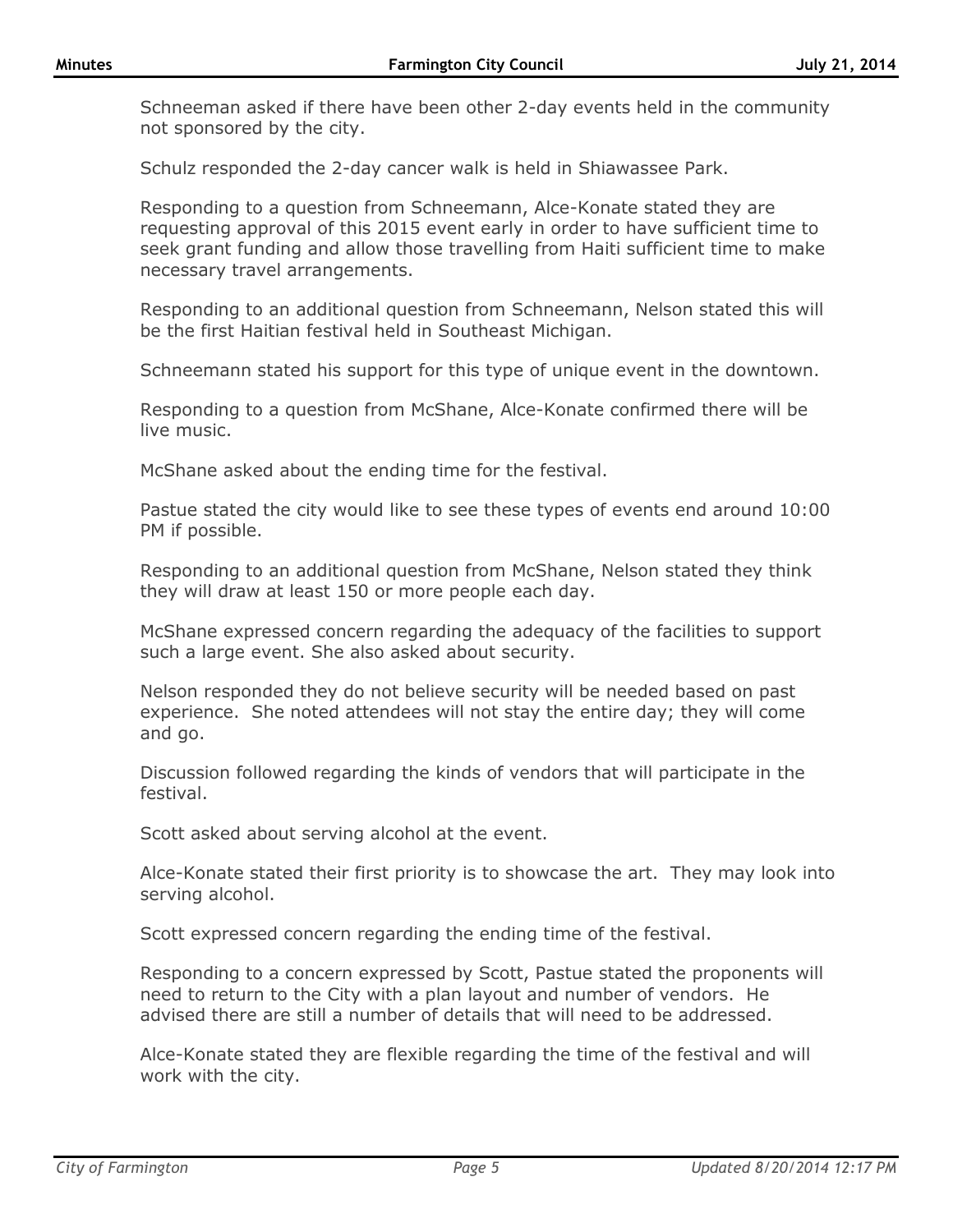Cowley expressed concern regarding the potential size of the festival. He stated any event over 300-400 people requires some type of security. He also cautioned against cooking on site.

Galvin expressed support for the event and is looking forward to attending it.

Schneemann requested that the proponents return to Council in the Spring. He requested modifying the motion to approve the *concept* of the event and request a detailed plan be presented in the Spring 2015. He suggested they reach out to the Downtown Development Authority for further assistance.

McShane suggested they reach out to the Arts Commission and the Multi-Cultural Multi-Racial Committee for assistance.

**Motion to approve in concept a special event request to hold an Haitian Art and Craft Festival in Riley Park/Sundquist Pavilion on Saturday, July 11, 2015, from 5:00 p.m. to 10:00 p.m., and Sunday, July 12, 2015, from 10:00 a.m. to 10:00 p.m., with the provision the organizers return to Council in early Spring 2015 with greater detail regarding the event.**

| <b>RESULT:</b> | <b>APPROVED [UNANIMOUS]</b>                    |
|----------------|------------------------------------------------|
| <b>MOVER:</b>  | Steve Schneemann, Mayor Pro Tem                |
|                | <b>SECONDER:</b> JoAnne McShane, Councilmember |
| AYES:          | Cowley, Galvin, McShane, Schneemann, Scott     |

## **7. UNFINISHED BUSINESS**

**A. Consideration of Resolution to Approve Lot Split for Grand River-Halstead Plaza**

Pastue discussed the proposed resolution requesting approval of a lot split. McShane expressed support for the request recognizing it meets all legal requirements.

Scott expressed support for the configuration of the lot split also noting it meets all statutory requirements. He stressed his approval of the lot split does not mean support for the proposed use to the south. He needs to see a lot more detail regarding the use.

Cowley concurred with Scott, in that he has no issues with the lot split, but questions the proposed use of the property to the south.

Schneemann stated the configuration of the lot split makes sense. He confirmed the lot split would only occur after buildings have been demolished given some of the lot lines go through existing buildings. He would prefer another use on the former K-Mart site.

Galvin stated the lot split will help facilitate the development of that property. He noted the odd size of the property has been a barrier to development. He advised land use and site plans will be presented at a later date.

At Mayor Galvin's request, Pastue discussed the plans and process going forward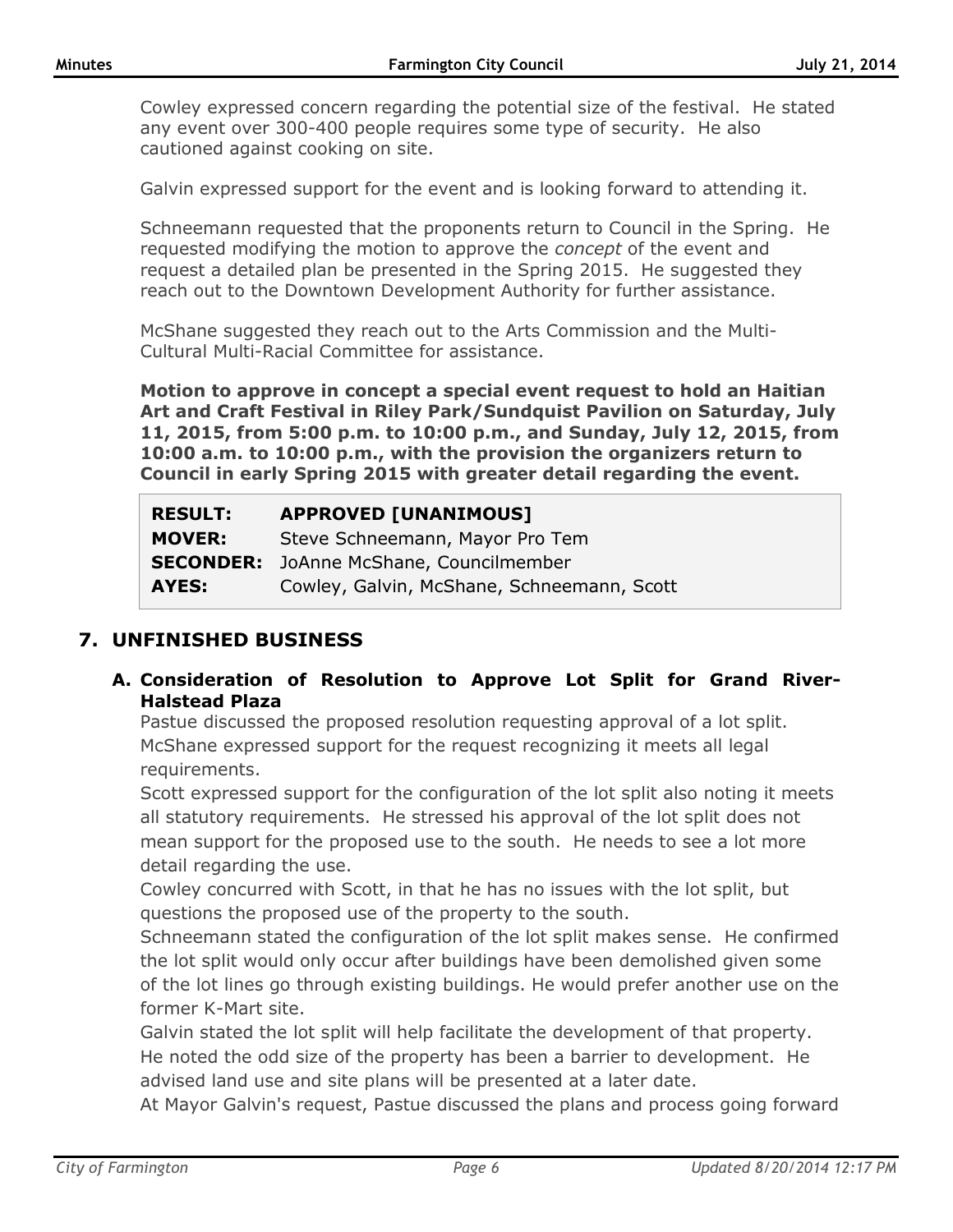#### for the property.

**Motion to adopt a resolution approving a lot split for Grand River-Halsted Plaza subject to the conditions contained in the resolution.** [SEE ATTACHED RESOLUTION NO. 07-14-020].

The votes were taken in the following order: Galvin, McShane, Schneemann, Scott, Cowley.

| <b>RESULT:</b> | <b>APPROVED [UNANIMOUS]</b>                 |
|----------------|---------------------------------------------|
| <b>MOVER:</b>  | Steve Schneemann, Mayor Pro Tem             |
|                | <b>SECONDER:</b> Greg Cowley, Councilmember |
| AYES:          | Cowley, Galvin, McShane, Schneemann, Scott  |

### **8. NEW BUSINESS**

**A. Consideration to Approve Change Order #6 and Release of Retainage for 2013 Streetscape Project**

Pastue noted Change Order No. 6 related to the 2013 Streetscape Project was discussed with Council at previous special meetings and that an explanation of the change order was provided by Orchard Hiltz and McCliment (OHM).

**Move to approve Change Order No. 6 in the amount of \$52,986.21 and the release of \$35,000 in retainage to Warren Contractors for work completed on the 2013 Streetscape Project.** 

The votes were taken in the following order: McShane, Schneemann, Scott, Cowley, Galvin.

| <b>RESULT:</b> | <b>APPROVED [UNANIMOUS]</b>                    |
|----------------|------------------------------------------------|
| <b>MOVER:</b>  | Steve Schneemann, Mayor Pro Tem                |
|                | <b>SECONDER:</b> JoAnne McShane, Councilmember |
| AYES:          | Cowley, Galvin, McShane, Schneemann, Scott     |

**B. Consideration to Adopt Resolution to Establish Complete Streets Advisory Committee and Authorize Issuance of Request for Proposals for Complete Streets Mobility Plan**

Pastue requested Council consideration to adopt a resolution to establish a Complete Streets Advisory Committee and authorize issuance of a Request for Proposal (RFP) for a Complete Streets Mobility Plan.

Responding to a question from Schneemann, Pastue advised he wrote the Request for Proposal based on other available models.

Schneeman anticipated Orchard Hiltz and McCliment (OHM) would be one of the interested parties and asked about the range of fees and whether OHM would be included in the RFP distribution.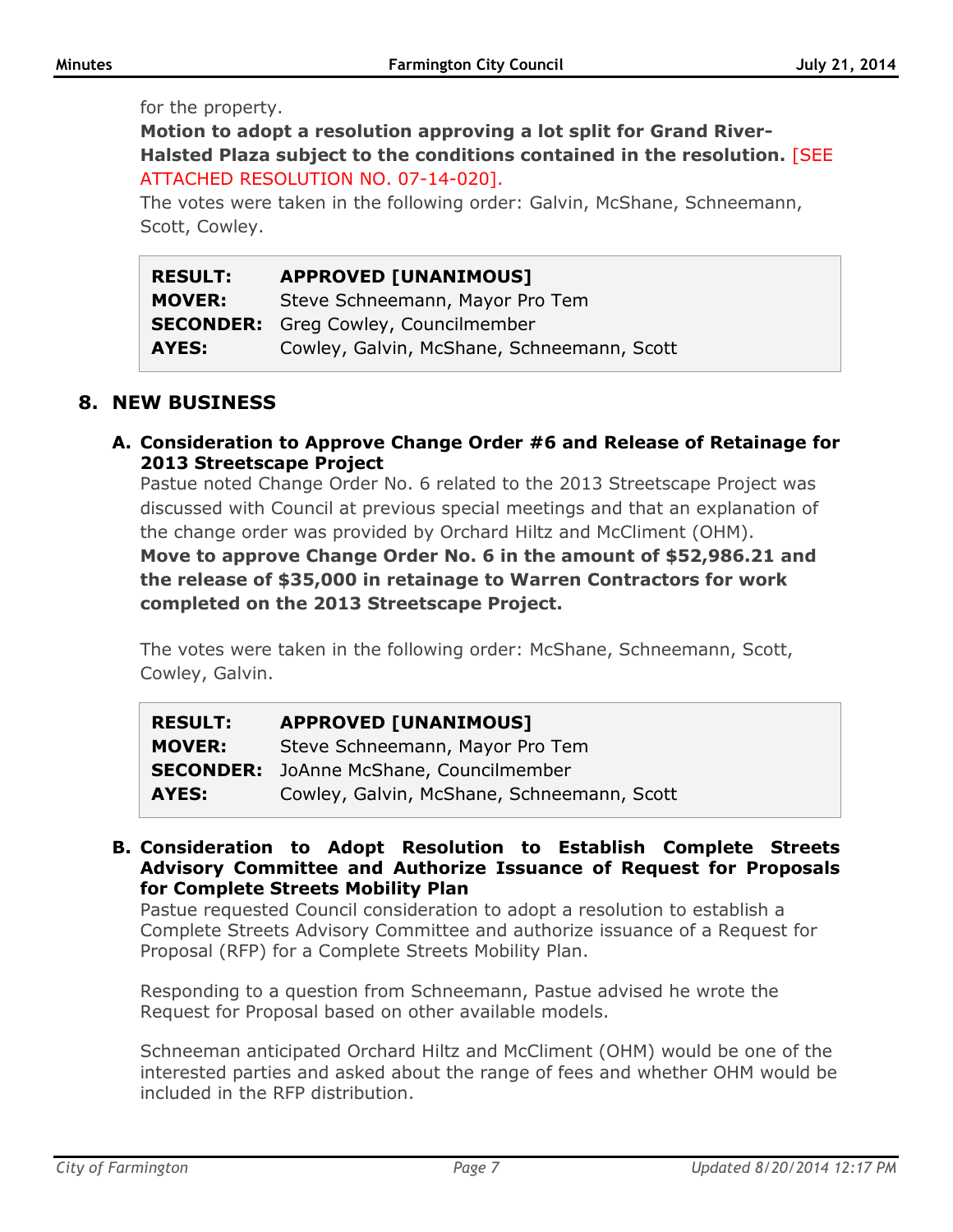Pastue responded the fees would be in the \$25K-\$30K range and confirmed they were not included in the RFP.

Pastue discussed a comprehensive approach that will be used in taking inventory of all sidewalks, bike lanes, etc. He anticipated the committee will be meeting every month over the next 5-6 months.

McShane questioned whether the city will be able to integrate the findings of the committee into the proposed projects for Farmington Road and Grand River.

Pastue stated at the end of this process there will be a fully integrated complete streets program.

**Motion to adopt a resolution to establish a "Complete Streets Advisory Committee, and authorize the City Manager to issue a Request for Proposal (RFP) regarding a complete streets mobility plan.** [SEE ATTACHED RESOLUTION NO. 07-14-021]

The votes were taken in the following order: Schneemann, Scott, Cowley, Galvin, McShane.

| <b>RESULT:</b> | <b>APPROVED [UNANIMOUS]</b>                |
|----------------|--------------------------------------------|
| <b>MOVER:</b>  | JoAnne McShane, Councilmember              |
|                | <b>SECONDER:</b> Jeff Scott, Councilmember |
| AYES:          | Cowley, Galvin, McShane, Schneemann, Scott |

### **9. DEPARTMENT HEAD COMMENTS**

Schulz advised the Founders Festival, from the perspective of the Public Safety Department, was a success. He state the fireworks in Shiawassee Park went off without a hitch.

Christiansen described the next steps in the Grand River-Halsted property redevelopment. He discussed the recent public hearing held for the Balfour Senior Living Development on the old courthouse property. He advised the developers for the Flanders School property are looking at alternate plans based on the geo tech report. He noted the developers are committed to the property.

Christiansen continues to work with Kimco on due diligence for the redevelopment of the Downtown Center. He advised the Grand River Corridor Improvement Authority is moving forward on an overlay district.

Christiansen announced that Farmington was recognized as "City of the Week" by WCSX (94.7) radio.

Halberstadt reminded everyone to vote in the upcoming Primary Election. She discussed the success of the Mansion activities during Founders Festival.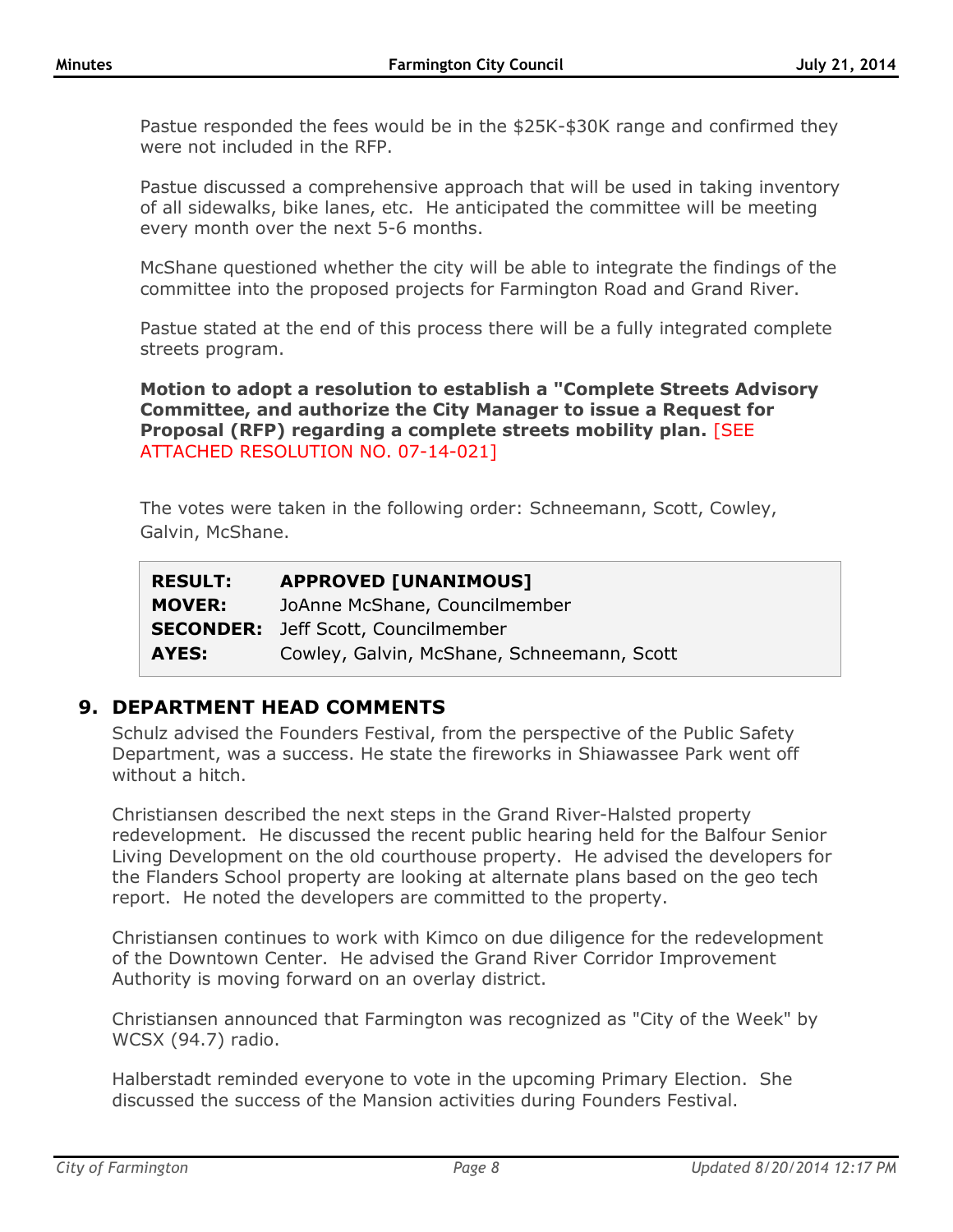## **10.COUNCIL COMMENT**

McShane noted she was a judge at the recent Miss Farmington Pageant. She stated during the interview segment contestants consistently shared that they love the sense of community here, love of the Farmers Market and Founders Festival and they hope the city works on a skate rental for the ice rink. She stated the contestants hope the city will bridge the gap between young and old.

McShane remarked on the success of the fireworks, but noted hundreds of people used a dark, unlit stairway to access the park. The city might want to address this unsafe issue.

McShane cited two areas of special event requests she would like to see addressed. The first is a need to charge a fee for using the property given the events often involve the Department of Public Safety and the Department of Public Works and also the wear and tear of equipment. She believes a fee should be applied to both profit and non-profit groups. Second is the need for a standard administration policy for special events. She noted oftentimes there appears to be a double standard for events, citing a couple of recent requests.

Pastue advised a set of standards for special events was one of the 2014/15 goals. He stated a policy outline will be developed for Council review.

Scott stated during the Founders Festival he heard a number of people comment on the sense of community here. He spoke about goals of various committees and the importance of meeting deadlines. He advised the projects reviewed by Christiansen require decisions that are committing Farmington for the long term.

Cowley spoke about his concern regarding outside vendors at events. He noted two of his employees were contestants in the Miss Farmington Pageant.

Galvin concurred the city needs standards for special events. He spoke about a number of events he attended during the Founders Festival.

## **11.CLOSED SESSION**

### **1. Land Acquisition**

### **2. City Manager Evaluation Follow-Up**

**Motion to enter closed session to discuss land acquisition and City Manager Performance Evaluation follow-up..**

| <b>RESULT:</b> | <b>APPROVED [UNANIMOUS]</b>                 |
|----------------|---------------------------------------------|
| <b>MOVER:</b>  | JoAnne McShane, Councilmember               |
|                | <b>SECONDER:</b> Greg Cowley, Councilmember |
| AYES:          | Cowley, Galvin, McShane, Schneemann, Scott  |

The votes were taken in the following order: Scott, Cowley, Galvin, McShane, Schneemann.